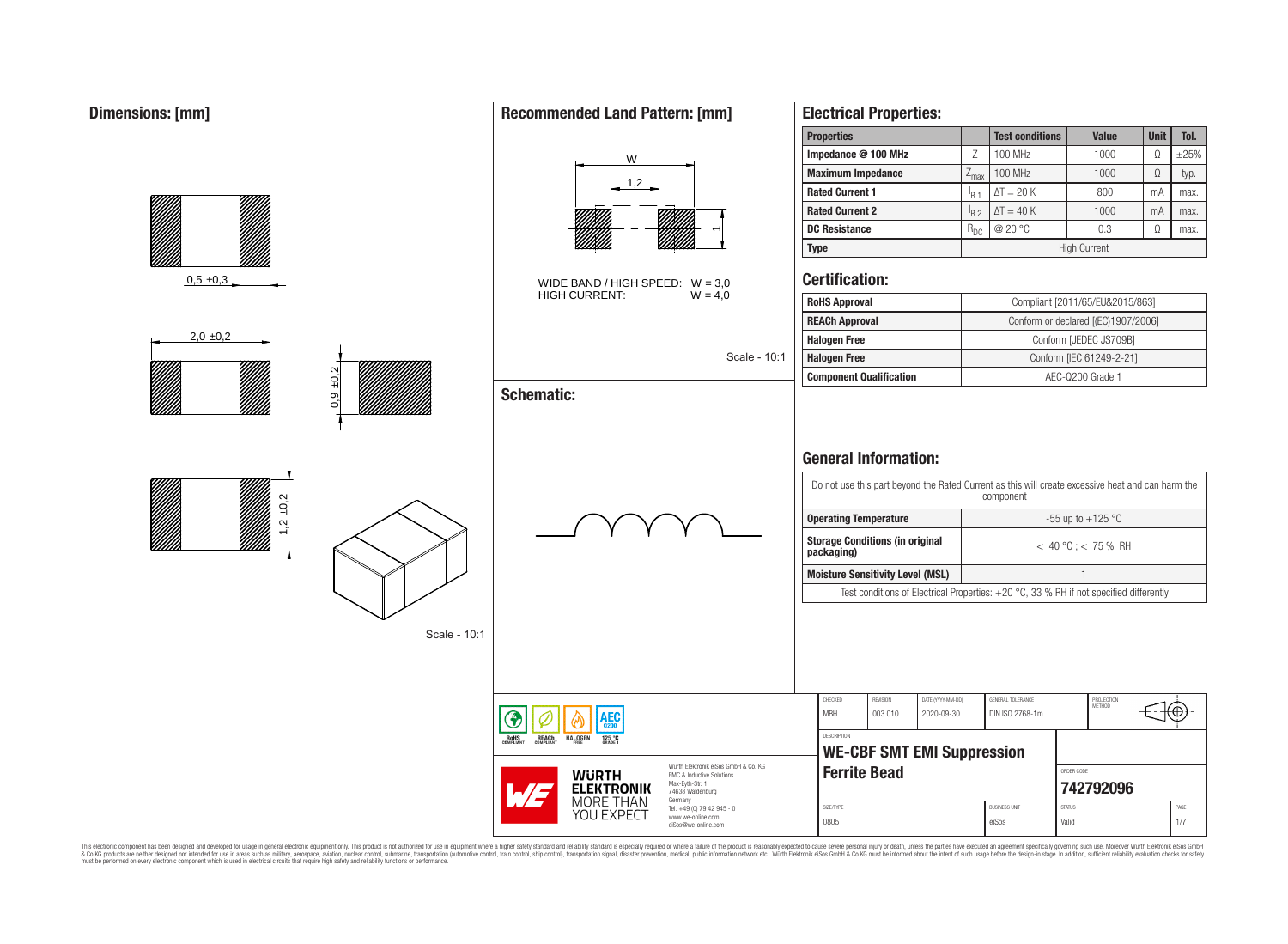# **Typical Impedance Characteristics:**



This electronic component has been designed and developed for usage in general electronic equipment only. This product is not authorized for use in equipment where a higher safely standard and reliability standard si espec & Ook product a label and the membed of the seasuch as marked and as which such a membed and the such assume that income in the seasuch and the simulation and the such assume that include to the such a membed and the such

**Derating Curve:**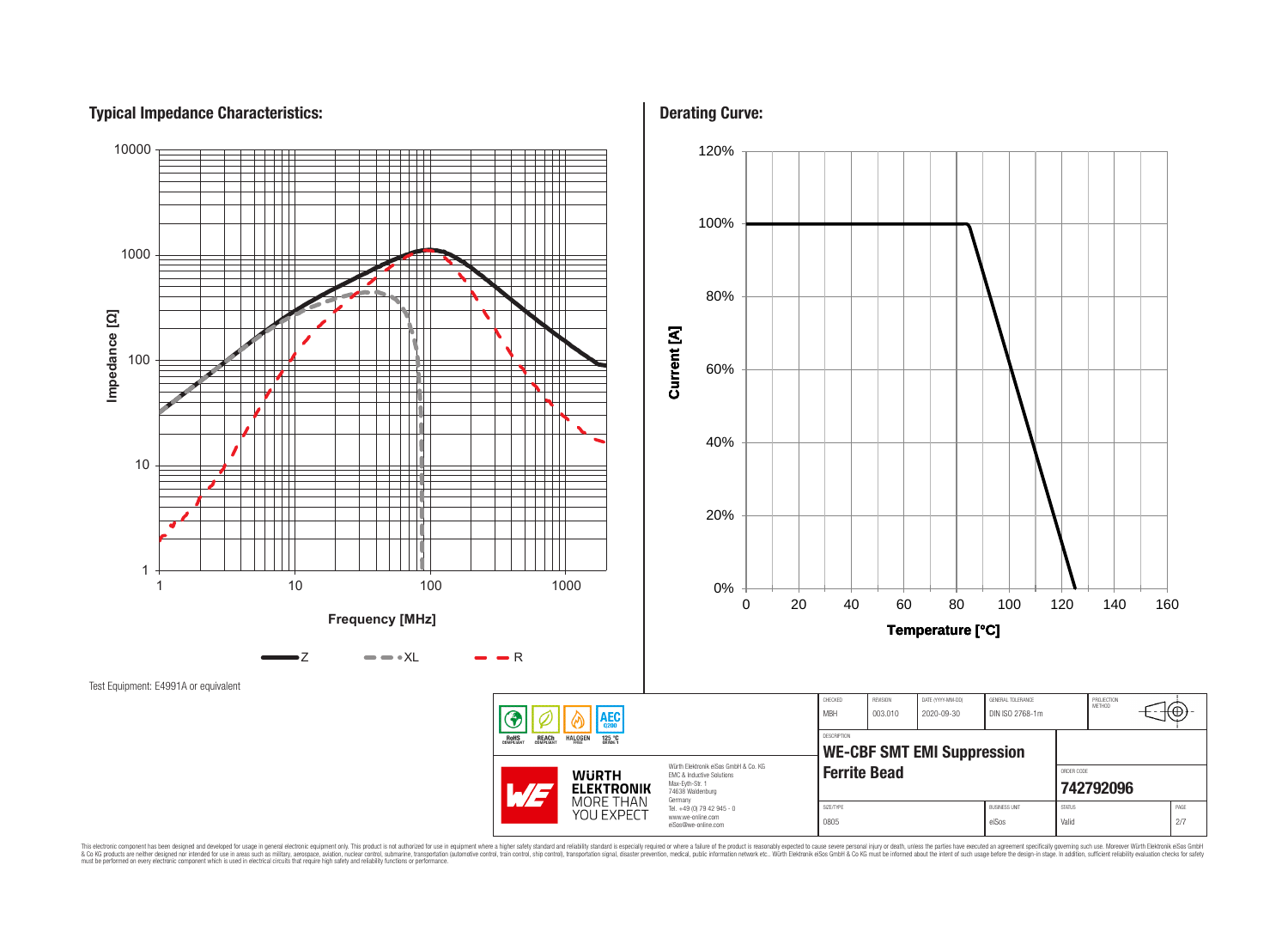# **Packaging Specification - Tape: [mm]**

### **Packaging Specification - Reel: [mm]**



This electronic component has been designed and developed for usage in general electronic equipment only. This product is not authorized for use in equipment where a higher safely standard and reliability standard si espec & Ook product a label and the membed of the seasuch as marked and as which such a membed and the such assume that income in the seasuch and the simulation and the such assume that include to the such a membed and the such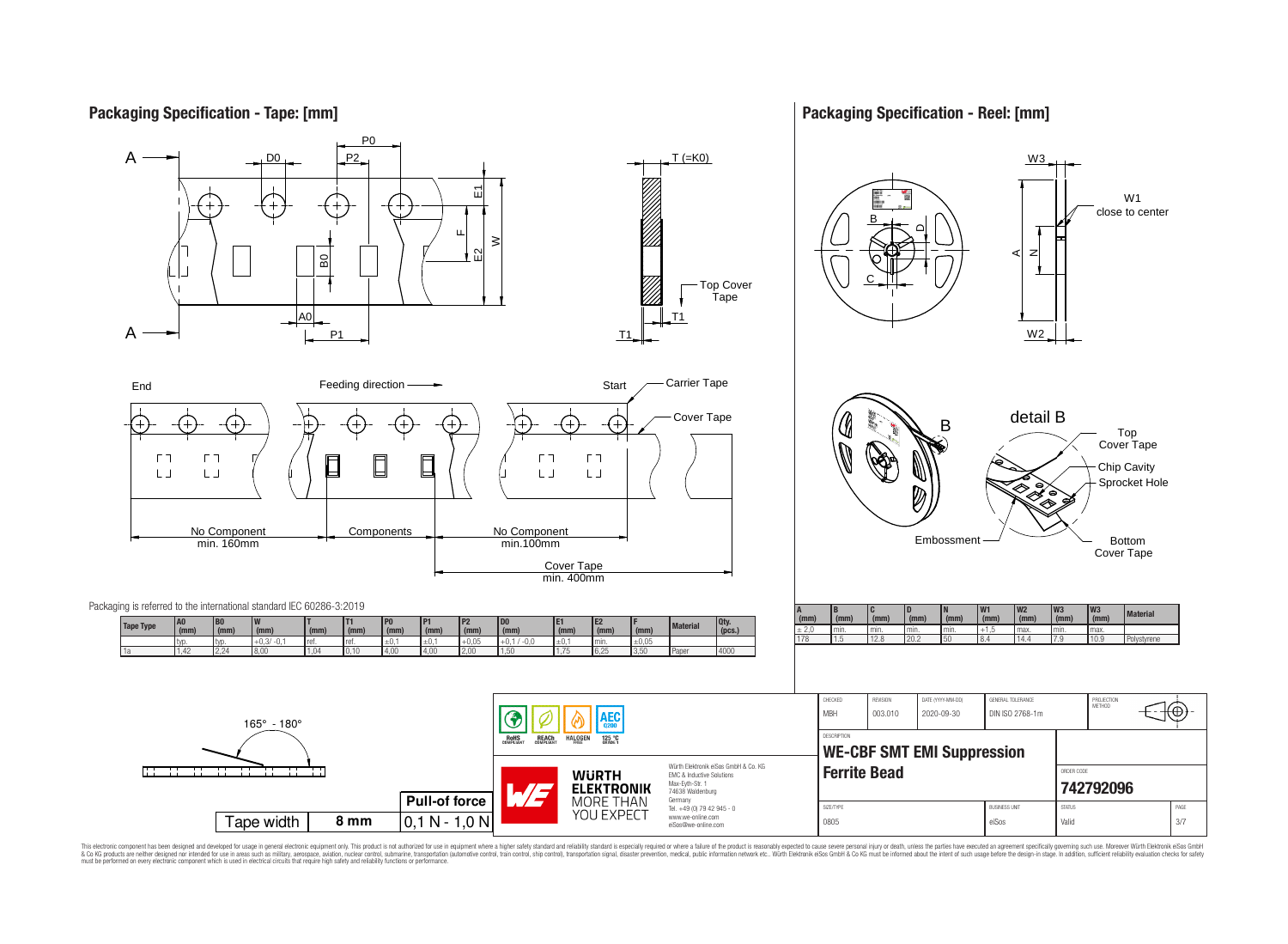**Packaging Specification - Outer Carton: [mm] Packaging Specification - Inner Carton: [mm]**  $\frac{9}{1}$ 뇌  $\frac{w}{c}$  $W_{\rm c}$  $\sqrt{C}$  C L $\mathcal{L}$ **No. of L<sub>IC</sub>**<br>typ. **No. of Reel (pcs.) Qty. (pcs.) Material LC (mm) WC HC (mm) Qty. (pcs.) Material <sup>W</sup>IC (mm) <sup>H</sup>IC (mm) Inner Carton (pcs.) (mm)** Tolerance typ. typ. typ.<br>Value 445.00 395.00 210 Tolerance typ. typ. typ. typ. typ. Value 185,00 185,00 185,00 80,00 5 20000 20000 Paper Value 445,00 395,00 210,00 10 200000 Paper CHECKED REVISION DATE (YYYY-MM-DD) GENERAL TOLERANCE PROJECTION<br>METHOD 76 MBH 003.010 2020-09-30 DIN ISO 2768-1m AEC G DESCRIPTION **RoHS REACH HALOGEN** 125 °C **WE-CBF SMT EMI Suppression** Würth Elektronik eiSos GmbH & Co. KG **Ferrite Bead CONDER CONDER CODE WURTH** EMC & Inductive Solutions Max-Eyth-Str. 1 **[742792096](https://www.we-online.com/catalog/en/article/742792096) ELEKTRONIK** 74638 Waldenburg **MORE THAN** Germany Tel. +49 (0) 79 42 945 - 0 SIZE/TYPE BUSINESS UNIT STATUS PAGE YOU EXPECT www.we-online.com 0805 eiSos Valid 4/7 eiSos@we-online.com

This electronic component has been designed and developed for usage in general electronic equipment only. This product is not authorized for subserved requipment where a higher selection equipment where a higher selection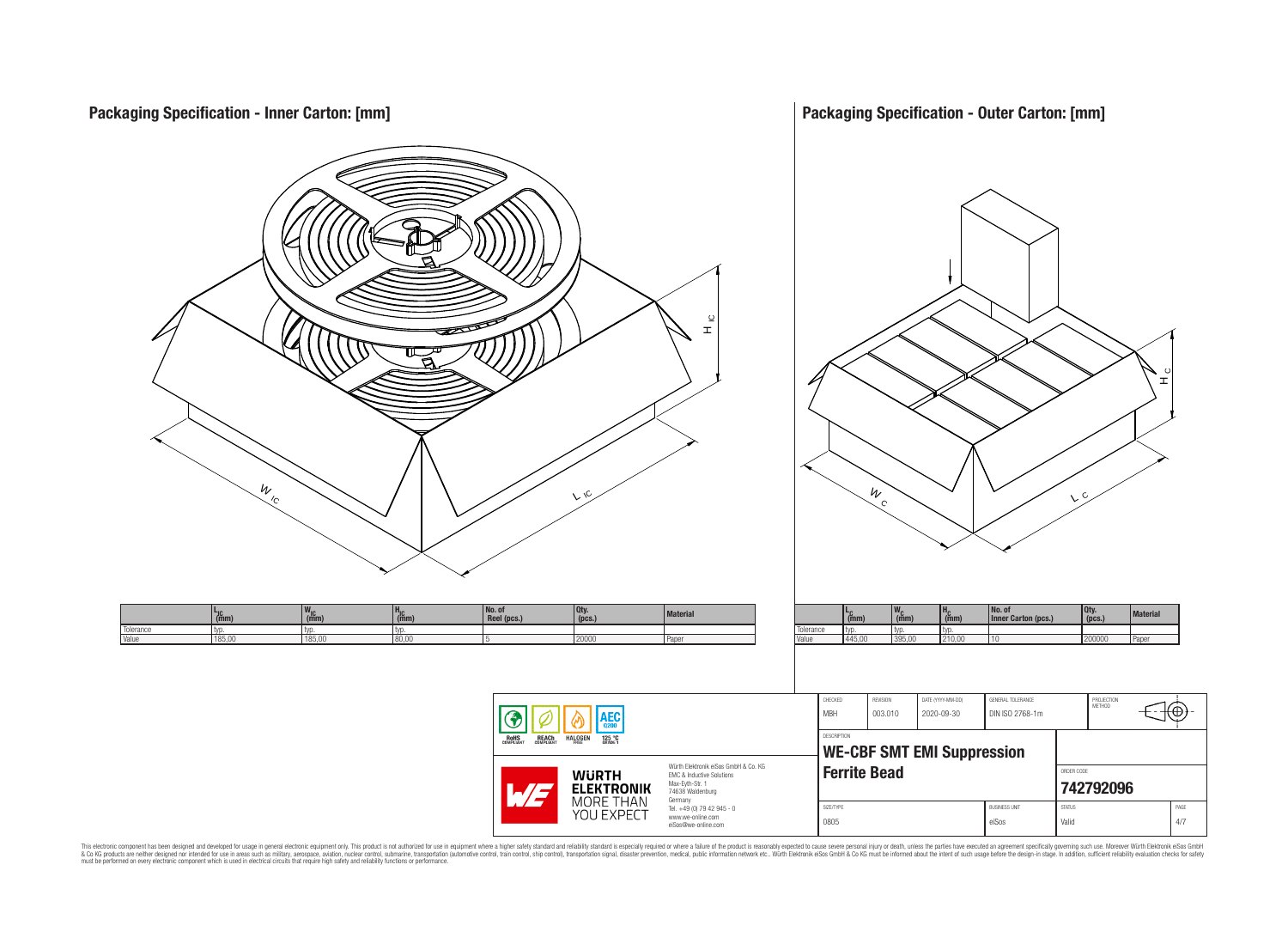# **Classification Reflow Profile for SMT components:**



# **Classification Reflow Soldering Profile:**

| <b>Profile Feature</b>                              |                           | <b>Value</b>                     |
|-----------------------------------------------------|---------------------------|----------------------------------|
| <b>Preheat Temperature Min</b>                      | s min                     | 150 °C                           |
| <b>Preheat Temperature Max</b>                      | <sup>I</sup> s max        | 200 °C                           |
| Preheat Time $t_s$ from $T_{s,min}$ to $T_{s,max}$  | $t_{\rm s}$               | $60 - 120$ seconds               |
| Ramp-up Rate $(T_1$ to $T_p$ )                      |                           | 3 °C/ second max.                |
| <b>Liquidous Temperature</b>                        | Ъ.                        | 217°C                            |
| Time t <sub>1</sub> maintained above T <sub>1</sub> |                           | $60 - 150$ seconds               |
| Peak package body temperature                       | $\mathsf{I}_{\mathsf{D}}$ | $T_p \leq T_c$ , see Table below |
| Time within 5°C of actual peak<br>temperature       | t <sub>p</sub>            | $20 - 30$ seconds                |
| Ramp-down Rate $(T_p$ to $T_1$ )                    |                           | 6 °C/ second max.                |
| Time 25°C to peak temperature                       |                           | 8 minutes max.                   |

refer to IPC/ JEDEC J-STD-020E

# **Package Classification Reflow Temperature (T<sup>c</sup> ):**

| <b>Properties</b>                                                    | Volume mm <sup>3</sup><br>$350$ | Volume mm <sup>3</sup><br>350-2000 | Volume mm <sup>3</sup><br>>2000 |
|----------------------------------------------------------------------|---------------------------------|------------------------------------|---------------------------------|
| <b>PB-Free Assembly   Package Thickness  </b><br>$< 1.6$ mm          | 260 °C                          | 260 °C                             | 260 °C                          |
| <b>PB-Free Assembly   Package Thickness  </b><br>$1.6$ mm $- 2.5$ mm | 260 °C                          | 250 °C                             | 245 °C                          |
| <b>PB-Free Assembly   Package Thickness  </b><br>$>2.5$ mm           | 250 °C                          | 245 °C                             | 245 °C                          |

refer to IPC/ JEDEC J-STD-020E

| <b>AEC</b> |                                                                            | CHECKED<br><b>MBH</b>   | REVISION<br>003.010                                                                                                 | DATE (YYYY-MM-DD)<br>2020-09-30 | GENERAL TOLERANCE<br>DIN ISO 2768-1m |  | PROJECTION<br><b>METHOD</b>   |                        | ₩         |  |             |
|------------|----------------------------------------------------------------------------|-------------------------|---------------------------------------------------------------------------------------------------------------------|---------------------------------|--------------------------------------|--|-------------------------------|------------------------|-----------|--|-------------|
|            | <b>REACH</b><br>COMPLIANT<br><b>HALOGEN</b><br>125 °C<br>ROHS<br>COMPLIANT |                         | <b>DESCRIPTION</b><br><b>WE-CBF SMT EMI Suppression</b>                                                             |                                 |                                      |  |                               |                        |           |  |             |
|            | <b>WURTH</b><br><b>ELEKTRONIK</b>                                          |                         | Würth Flektronik eiSos GmbH & Co. KG<br>FMC & Inductive Solutions<br>Max-Evth-Str. 1<br>74638 Waldenburg<br>Germany | <b>Ferrite Bead</b>             |                                      |  |                               | ORDER CODE             | 742792096 |  |             |
|            |                                                                            | MORE THAN<br>YOU EXPECT | Tel. +49 (0) 79 42 945 - 0<br>www.we-online.com<br>eiSos@we-online.com                                              | SIZE/TYPE<br>0805               |                                      |  | <b>BUSINESS UNIT</b><br>eiSos | <b>STATUS</b><br>Valid |           |  | PAGE<br>5/7 |

This electronic component has been designed and developed for usage in general electronic equipment only. This product is not authorized for subserved requipment where a higher selection equipment where a higher selection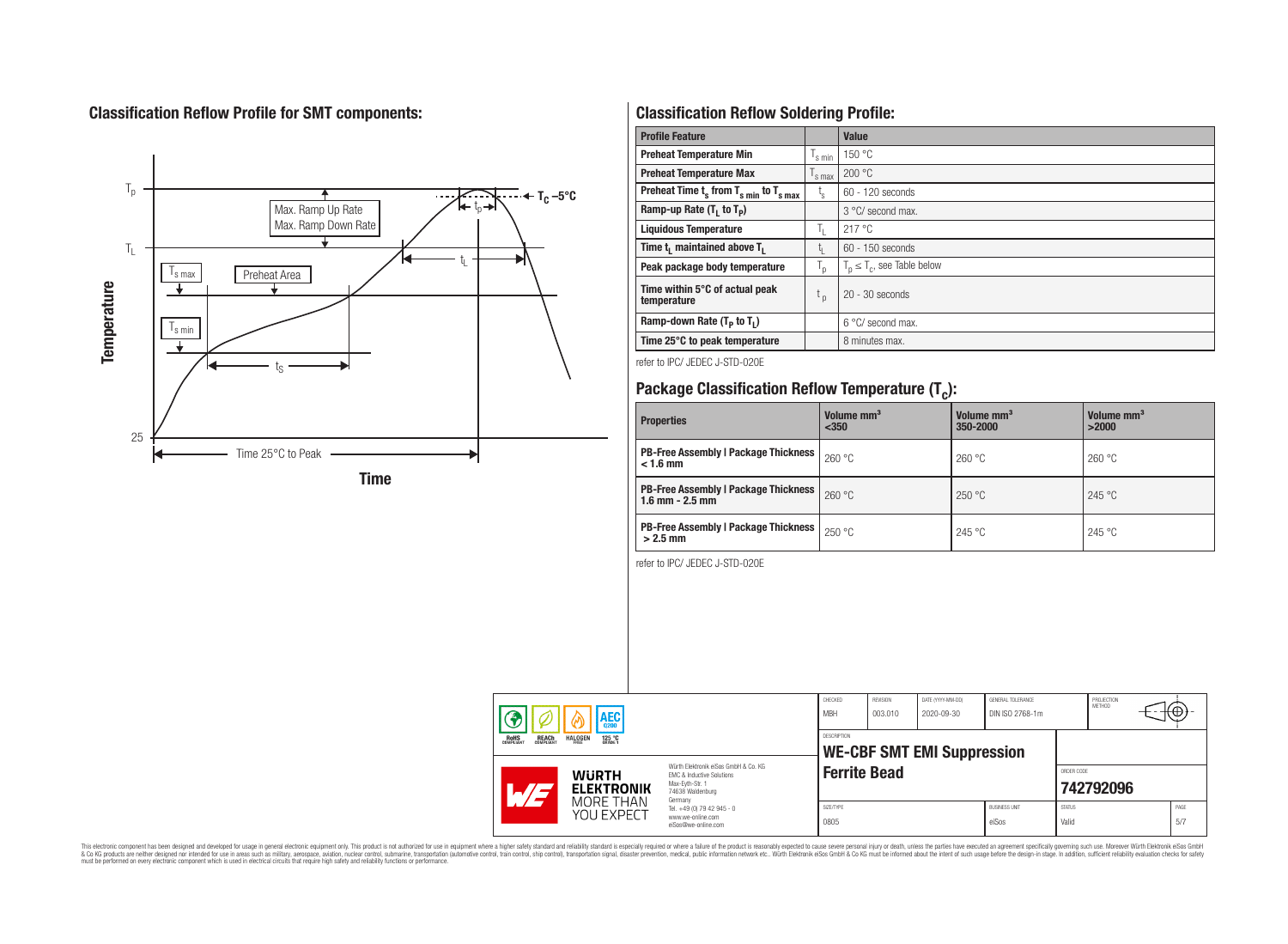# **Cautions and Warnings:**

## **The following conditions apply to all goods within the product series of WE-CBF of Würth Elektronik eiSos GmbH & Co. KG:**

#### **General:**

- This electronic component is designed and manufactured for use in general electronic equipment.
- Würth Elektronik must be asked for written approval (following the PPAP procedure) before incorporating the components into any equipment in fields such as military, aerospace, aviation, nuclear control, submarine, transportation (automotive control, train control, ship control), transportation signal, disaster prevention, medical, public information network, etc. where higher safety and reliability are especially required and/or if there is the possibility of direct damage or human injury.
- Electronic components that will be used in safety-critical or high-reliability applications, should be pre-evaluated by the customer.
- The component is designed and manufactured to be used within the datasheet specified values. If the usage and operation conditions specified in the datasheet are not met, the component may be damaged or dissolved.
- Do not drop or impact the components, the component may be damaged.
- Würth Elektronik products are qualified according to international standards, which are listed in each product reliability report. Würth Elektronik does not warrant any customer qualified product characteristics beyond Würth Elektroniks' specifications, for its validity and sustainability over time.
- The responsibility for the applicability of the customer specific products and use in a particular customer design is always within the authority of the customer. All technical specifications for standard products also apply to customer specific products.

#### **Product specific:**

#### **Soldering:**

- The solder profile must comply with the technical product specifications. All other profiles will void the warranty. Wave soldering is allowed for components bigger than 0805 after evaluation and approval.
- All other soldering methods are at the customers' own risk.

#### **Cleaning and Washing:**

• Washing agents used during the production to clean the customer application might damage or change the characteristics of the wire insulation, marking or plating. Washing agents may have a negative effect on the long-term functionality of the product.

#### **Potting:**

• If the product is potted in the customer application, the potting material might shrink or expand during and after hardening. Shrinking could lead to an incomplete seal, allowing contaminants into the core. Expansion could damage the components. We recommend a manual inspection after potting to avoid these effects.

#### **Storage Conditions:**

- A storage of Würth Elektronik products for longer than 12 months is not recommended. Within other effects, the terminals may suffer degradation, resulting in bad solderability. Therefore, all products shall be used within the period of 12 months based on the day of shipment.
- Do not expose the components to direct sunlight.<br>• The storage conditions in the original packaging
- The storage conditions in the original packaging are defined according to DIN EN 61760-2.
- The storage conditions stated in the original packaging apply to the storage time and not to the transportation time of the components.

#### **Packaging:**

• The packaging specifications apply only to purchase orders comprising whole packaging units. If the ordered quantity exceeds or is lower than the specified packaging unit, packaging in accordance with the packaging specifications cannot be ensured.

#### **Handling:**

- Violation of the technical product specifications such as exceeding the nominal rated current will void the warranty.
- The temperature rise of the component must be taken into consideration. The operating temperature is comprised of ambient temperature and temperature rise of the component.The operating temperature of the component shall not exceed the maximum temperature specified.

These cautions and warnings comply with the state of the scientific and technical knowledge and are believed to be accurate and reliable. However, no responsibility is assumed for inaccuracies or incompleteness.

| AEC<br><b>REACH</b><br>COMPLIANT<br><b>ROHS</b><br>COMPLIANT<br><b>HALOGEN</b><br>125 °C<br>Grade 1<br>FRFF |                                                                                                                                | CHECKED<br><b>MBH</b>                                   | REVISION<br>003.010 | DATE (YYYY-MM-DD)<br>2020-09-30 | GENERAL TOLERANCE<br>DIN ISO 2768-1m |                        | PROJECTION<br>METHOD | ₩           |
|-------------------------------------------------------------------------------------------------------------|--------------------------------------------------------------------------------------------------------------------------------|---------------------------------------------------------|---------------------|---------------------------------|--------------------------------------|------------------------|----------------------|-------------|
|                                                                                                             |                                                                                                                                | <b>DESCRIPTION</b><br><b>WE-CBF SMT EMI Suppression</b> |                     |                                 |                                      |                        |                      |             |
| <b>WURTH</b><br><b>ELEKTRONIK</b>                                                                           | Würth Elektronik eiSos GmbH & Co. KG<br><b>EMC &amp; Inductive Solutions</b><br>Max-Eyth-Str. 1<br>74638 Waldenburg<br>Germany | <b>Ferrite Bead</b>                                     |                     |                                 |                                      | ORDER CODE             | 742792096            |             |
| MORE THAN<br>YOU EXPECT                                                                                     | Tel. +49 (0) 79 42 945 - 0<br>www.we-online.com<br>eiSos@we-online.com                                                         | SIZE/TYPE<br>0805                                       |                     |                                 | <b>BUSINESS UNIT</b><br>eiSos        | <b>STATUS</b><br>Valid |                      | PAGE<br>6/7 |

This electronic component has been designed and developed for usage in general electronic equipment only. This product is not authorized for use in equipment where a higher safety standard and reliability standard si espec & Ook product a label and the membed of the seasuch as marked and as which such a membed and the such assume that income in the seasuch and the simulation and the such assume that include to the such a membed and the such